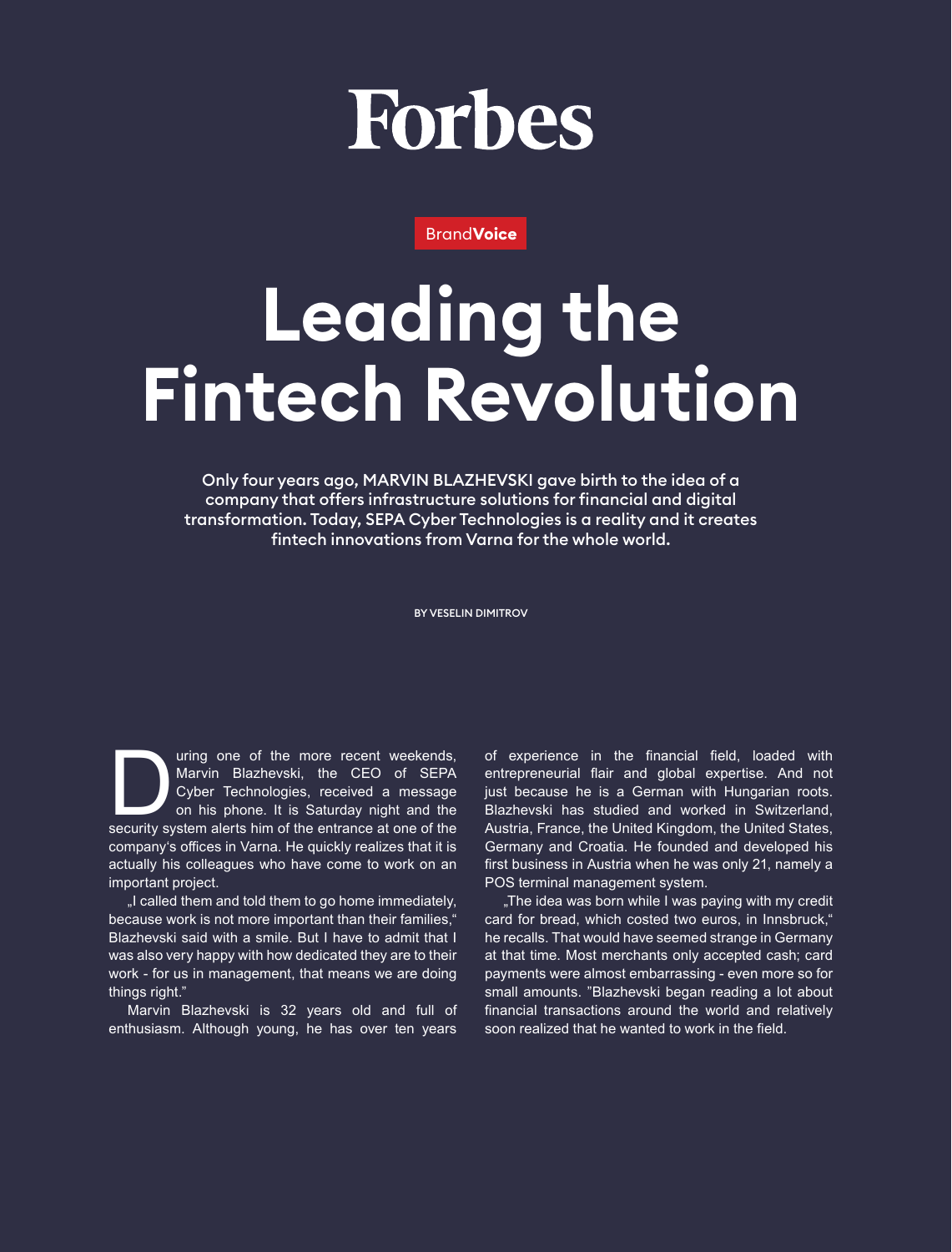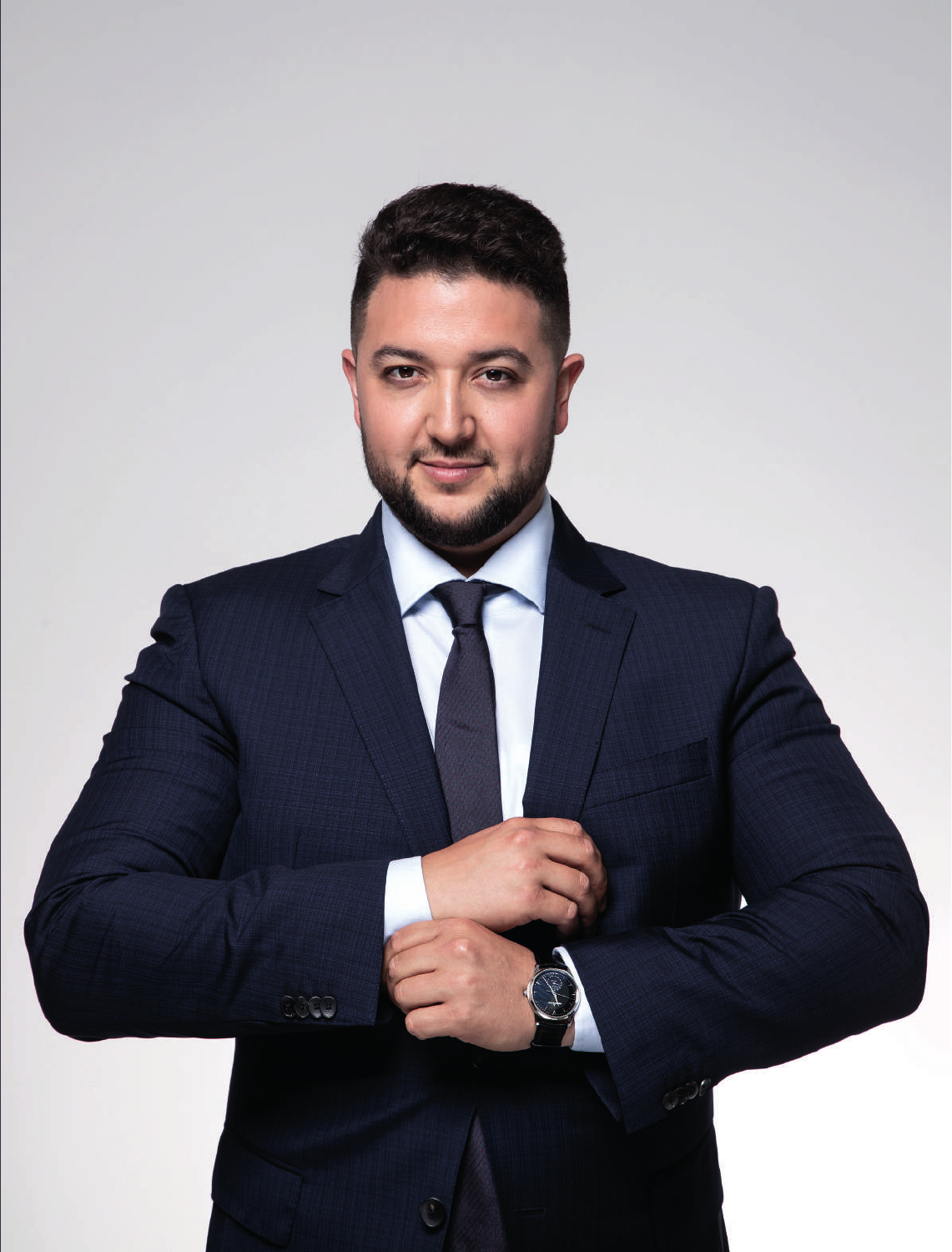And so began his adventure in the financial sphere. Over the years, he gained experience and at the end of 2018 created SEPA Cyber Technologies. A main role in the company plays HAK Investment Group, an investment company active in 19 markets.

In 2016, Blazhevski was responsible for the development of HAK Investment Group's IT business which made him realize that the time had come to create a project that "added value to the financial industry" he said. One that creates functional products that are affordable and easily scalable globally. "I come up with ideas every day," says Blazhevski, "but in this case I did a serious market analysis and saw that the time had come for just such a project."

So HAK Investment Group began looking for a location to set up a technology company in Eastern Europe. The choice was between Romania, Ukraine and Bulgaria. The Romanian and Ukrainian options were quickly rejected, as it became clear that they did not offer the competitive environment that exists in Bulgaria. Namely, highly qualified professional staff, an efficient public administration that fuels new investments, and a stable macroeconomic environment guaranteed by national policies and membership of the European Union.

In other words, the analysis showed that Bulgaria would be most suitable for market success. "Our experience shows that the market here is the most favorable. It was a great decision, today we are very happy that we did our homework well, and we do not regret our choice. "said Marvin Blazhevski.

He himself chose Varna as the company's headquarters. The reason is that there are many young people in the city who are graduating with a degree in technology. They want to stay in Varna but go abroad due to lack of prospects. Blazhevski believes he can offer them a challenge that will keep them from leaving, and both sides can win.

Today, he says the decision was the right one. That SEPA Cyber Technologies has a "great team of select people." "For them, this is not just a job, but a way of life. In many cities we see a startup spirit, but here there is also a high quality of life, which leads to more motivated colleagues, and consequently to a better product."

#### **INNOVATIONS FOR THE FINTECH FIELD**

In its fall 2019 report, The Business Research Company estimates that by 2022, the fintech industry, which is currently valued at about 150

bn USD, will reach a turnover of 310 bn USD.

Contributing to the jump will be companies that we traditionally perceive as fintech - digital banks such as Monzo, Revolut, N26, digital lending companies such as Klarna, virtual payment systems such as PayPal, but also new players in the field known as GAFA (Google, Amazon, Facebook, Apple).

However, all of them - even traditional banks, whether they want to or not, under the pressure of their customers, have to be digitalized - need a constantly evolving technological infrastructure. And here comes the role of SEPA Cyber Technologies.

"Let's compare the financial industry with the aviation industry. Airlines transport people from point A to point B and sell plane tickets. However, they buy their planes from manufacturers ..this is how Marvin Blazhevski's answer begins when Forbes asks him how he would explain the company's business to a fintech layman.

"Now imagine that we at SEPA Cyber Technologies make the planes and the banks are the airlines," he continues. We develop innovations, security systems and new technologies for the global financial industry. This allows companies to focus on their core business, which is to provide financial services."

"All of these services are offered white label. which means that they can be customized with the customer's logo and colors. Although we insist, Blazhevski cannot name the company's clients because of the confidentiality of the contracts. However, he hints that among them are companies that are known and used by Bulgarian consumers.

"We are building the technological infrastructure for companies all over Europe, Turkey and other parts of the Middle East," Blazhevski says. Sometimes we do it on site in the companies themselves, sometimes in our own offices remotely.

"SEPA Cyber Technologies has its own data centers in five European cities - Varna, Sofia, Bremen, Munich and Greenwich. The company's offices are also located globally. SEPA Cyber Technologies is headquartered in Varna, with offices in Germany, Turkey and India. The operational activity - project management, back office, development of information technology, management, there is also a sales divisionis concentrated in Bulgaria. The office in our southern neighbor is mainly engaged in business development. In Germany, a software quality evaluation is done and commercial activity is executed. IT development is carried out at the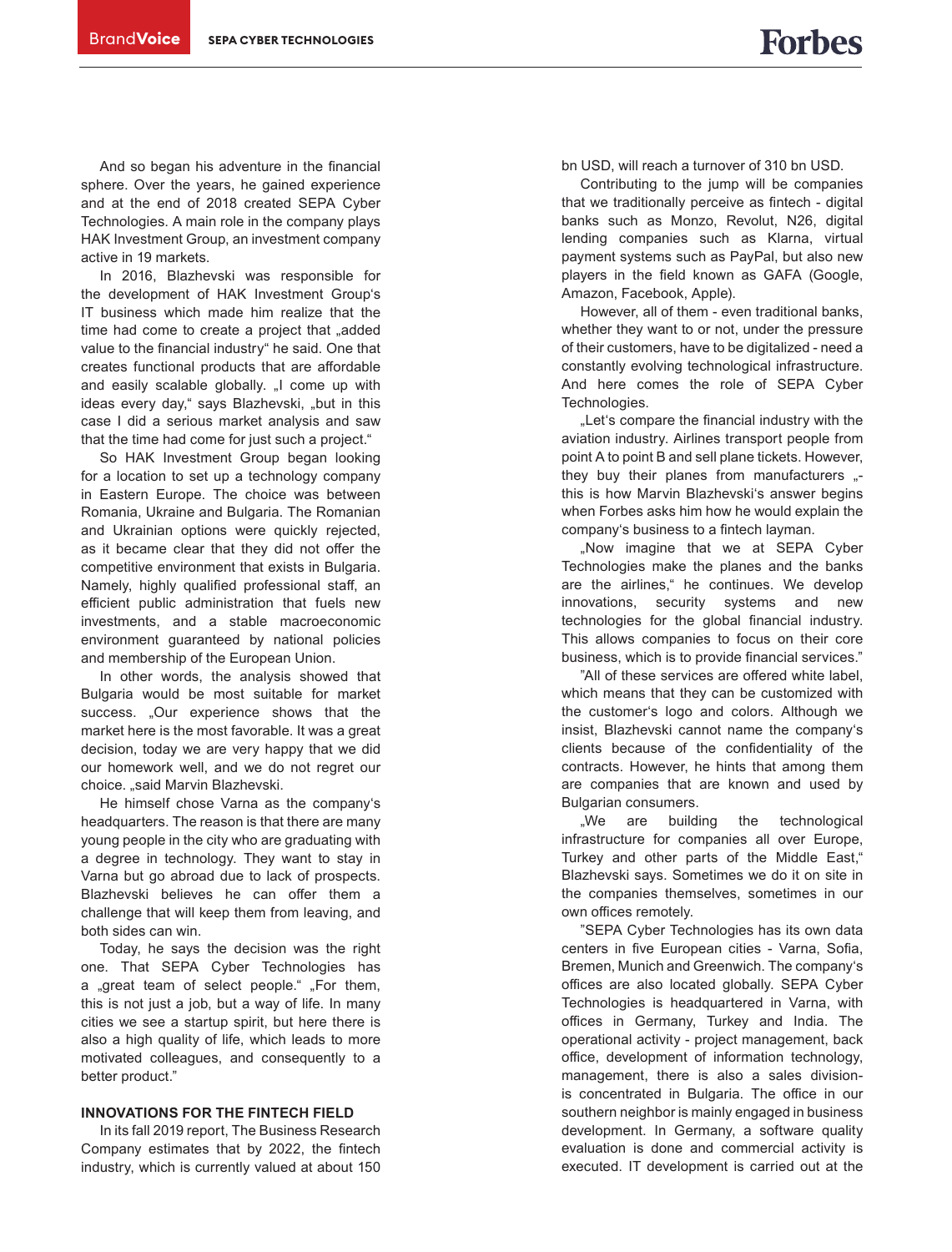

company's branch in India. All this makes 700 employees, of which about 70 are in Varna.

The team in Varna is constantly increasing and even during the COVID-19 crisis more than 30 new colleagues have been hired. Blazhevski himself is also mainly in the Varna office, but he says that in 2019 he spent more time on flights than at his work desk.

This is necessary not only because the goal of SEPA Cyber Technologies is to work on even more new markets - Sudan is the latest example "**WE ARE PROUD THAT OUR HEADQUARTERS ARE IN BULGARIA**, BUT WE ARE GROWING GLOBALLY, AND THUS WE ARE ABLE TO SUPPORT THE ECONOMY OF A COUNTRY WITH GREAT PEOPLE AND NATURE"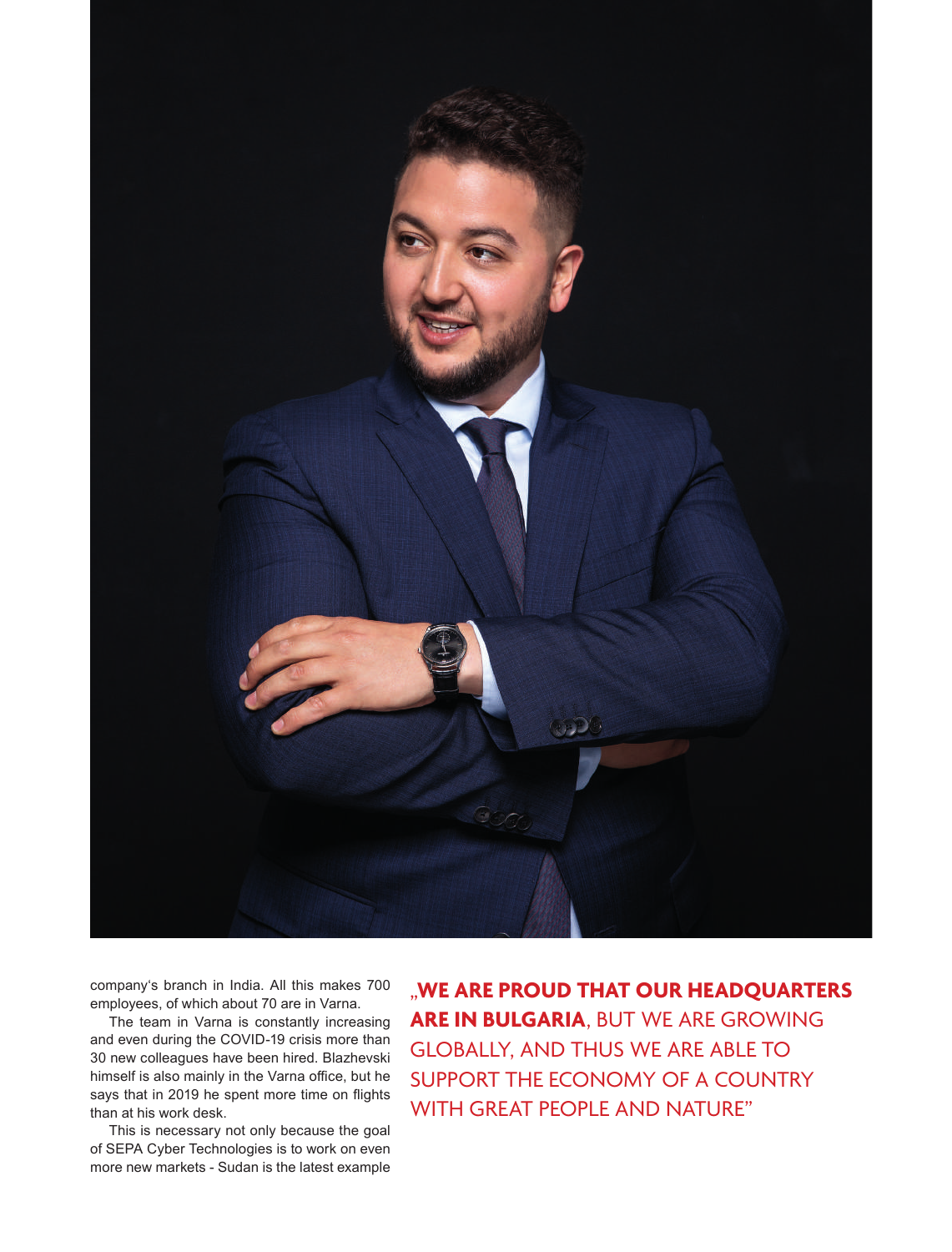

of this, but also because of the new standards in data storage. Many companies keep the most sensitive information about their customers in the country where they operate. Accordingly, SEPA Cyber Technologies must create legal entities in different territories and create an extended data storage infrastructure.

### **RESPONDING TO SPECIFIC CUSTOMER NEEDS**

SEPA Cyber Technologies' product portfolio - SEPA CoreX, offers endless possibilities - from issuing payment tools (like debit cards) and eWallets, to platforms for payment processing, currency and cryptocurrency exchange to major banking systems. The services are easy to integrate with each other and with external platforms, they are scalable, with a high degree of automation, reliability (continuous operation 99.999%) and security.

Among SEPA Cyber Technologies' clients, in addition to financial institutions, there are also those from the government sector, the retail sector, and educational institutions.

"The cost of creating a platform like CoreX from scratch starts at 30-40 million euros," says Marvin Blazhevski. We provide it to large businesses, entrepreneurs and banks for a small part of these amounts as SaaS (Software as a Service). If you want to become a competitor in this market, you can use our platform, we will do your branding and business analysis.

Another category of services again from CoreX, which SEPA Cyber Technologies offers to its partners, ensures full compliance with the European directives against money laundering (AML) and terrorist financing. These are sensitive topics hiding behind the terms KYC (Know your customer), KYB (Know your business partner) or UBO (Ultimate Beneficial Owner). Through the services of SEPA Cyber Technologies, companies can obtain information about their customers and prevent illegal activities, as well as avoid hefty fines.

This sounds complicated and scary, but in fact there is an application for situations that each of us has encountered. Marvin Blazhevsky, for example, says that in the midst of the COVID-19 crisis in early 2020, a German university contacted SEPA Cyber Technologies to solve the problem of virtual exams.

Logically, the learning process in a digital environment reaches this point. However, how do you test someone behind the computer when anyone can stand in their place. The company's KYC system solves the case. We usually